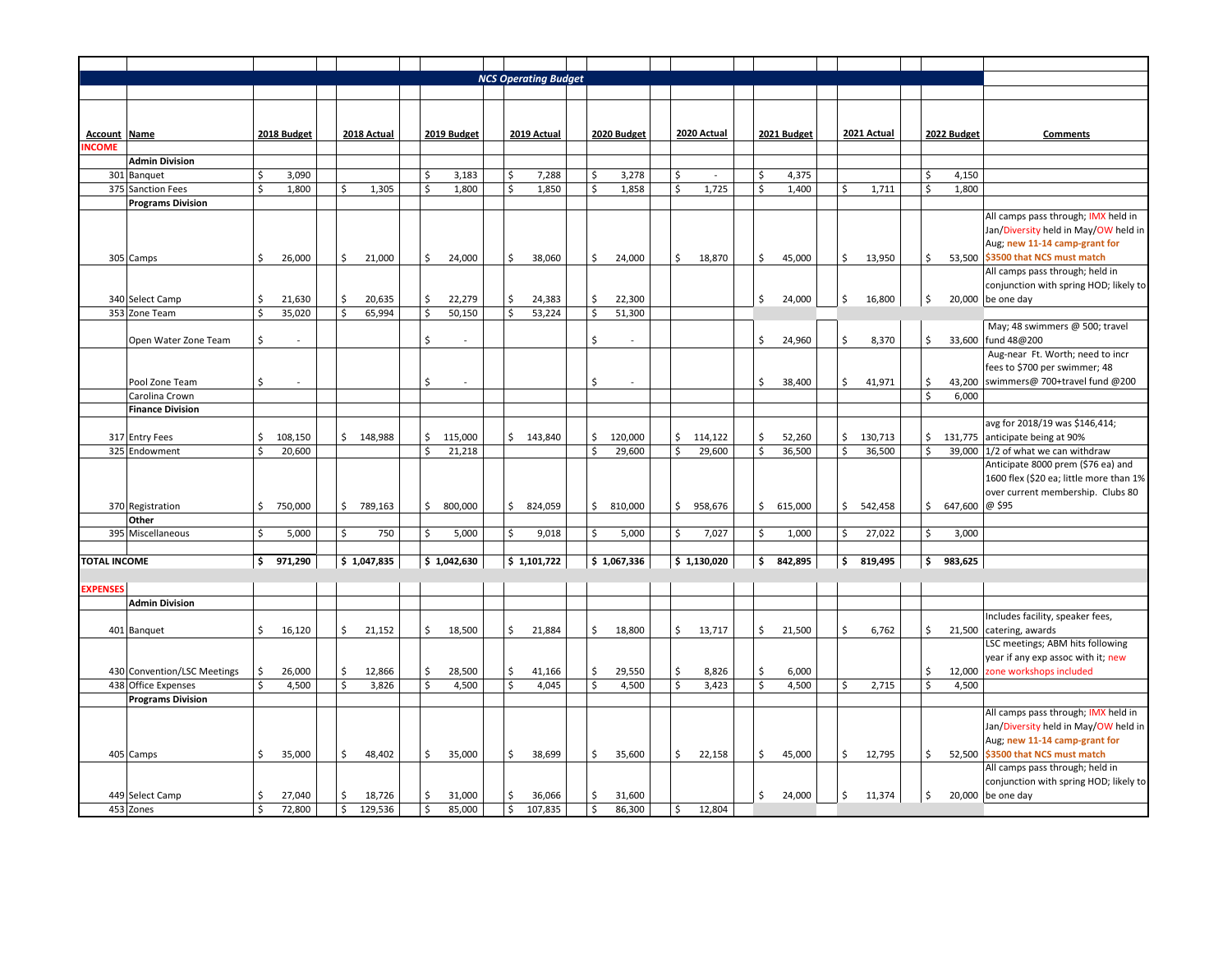| <b>Account Name</b>      |                                       |                     | 2018 Budget      |          | 2018 Actual            | 2019 Budget                  |          | 2019 Actual |          | 2020 Budget |          | 2020 Actual |         | 2021 Budget              | 2021 Actual   |          | 2022 Budget | Comments                                                               |
|--------------------------|---------------------------------------|---------------------|------------------|----------|------------------------|------------------------------|----------|-------------|----------|-------------|----------|-------------|---------|--------------------------|---------------|----------|-------------|------------------------------------------------------------------------|
|                          |                                       |                     |                  |          |                        |                              |          |             |          |             |          |             |         |                          |               |          |             | swimmers-24 rms @ 150 for 2                                            |
|                          |                                       |                     |                  |          |                        |                              |          |             |          |             |          |             |         |                          |               |          |             | nites=7200                                                             |
|                          |                                       |                     |                  |          |                        |                              |          |             |          |             |          |             |         |                          |               |          |             | flight-48 swimmers @350=16800                                          |
|                          |                                       |                     |                  |          |                        |                              |          |             |          |             |          |             |         |                          |               |          |             | coach/chap flight-10@350=3500<br>5 rms @ 150 for 2 nites=1500          |
|                          |                                       |                     |                  |          |                        |                              |          |             |          |             |          |             |         |                          |               |          |             | 4-15 passenger vans@ 430=1720                                          |
|                          |                                       |                     |                  |          |                        |                              |          |             |          |             |          |             |         |                          |               |          |             | Gear=3000                                                              |
|                          |                                       |                     |                  |          |                        |                              |          |             |          |             |          |             |         |                          |               |          |             | Snacks=850                                                             |
|                          | Open Water Zone Team                  | \$                  |                  |          |                        | \$                           |          |             | Ś        |             |          |             | \$      | 28,500                   | \$<br>10,737  | \$       |             | 38,470 10% contingency-3900                                            |
|                          |                                       |                     |                  |          |                        |                              |          |             |          |             |          |             |         |                          |               |          |             |                                                                        |
|                          | Pool Zone Team                        | $\zeta$             |                  |          |                        | \$                           |          |             | Ś        |             |          |             | \$      | 56,000                   | 57,878<br>\$  | \$       |             | 88,000   Aug-pass thru plus                                            |
|                          | 460 Club Support (Awards)             | $\zeta$             | 15,000           | \$       | 10,366                 | \$<br>15,000                 | \$       | 15,114      | \$       | 15,000      | \$.      | 4,274       | Ś       | 15,000                   | \$<br>7,851   | \$       |             | 15,000 Awards for championship meets                                   |
|                          | Diversity workshops                   | \$                  | 3,120            | \$       | $\omega$               | \$<br>3,120                  |          |             | \$       | 3,000       |          |             | $\zeta$ | $\overline{\phantom{a}}$ |               |          |             | Incl in camps                                                          |
|                          | Safety                                | $\mathsf{S}$        | 520              | \$       | $\blacksquare$         | \$<br>520                    |          |             | \$       | 520         | \$       | 933         | Ś       | 1,000                    |               | \$       | 1,000       |                                                                        |
|                          |                                       |                     |                  |          |                        |                              |          |             |          |             |          |             |         |                          |               |          |             | Club Development prgm; \$10-15 may                                     |
|                          | Team Incentives<br>Carolina Crown     | \$                  | 26,000           | \$<br>\$ | 13,986<br>$\mathbf{r}$ | \$<br>26,000                 | \$       | 16,953      | \$       | 26,000      | \$       | 56,574      | \$<br>Ś | 3,000                    | \$<br>18,909  | \$<br>\$ |             | 10,000 be a better figure<br>3,000 SC hosting; should show some profit |
|                          | <b>General Chair</b>                  |                     |                  |          |                        |                              |          |             |          |             |          |             |         |                          |               |          |             |                                                                        |
|                          | 410 Web Page                          | \$                  | 3,000            | \$       | 1,342                  | 4,000<br>\$                  |          |             | \$       | 4,000       |          |             | \$      | 2,000                    | \$<br>103     | \$       | 1,000       |                                                                        |
|                          | <b>Coach Division</b>                 |                     |                  |          |                        |                              |          |             |          |             |          |             |         |                          |               |          |             |                                                                        |
|                          |                                       |                     |                  |          |                        |                              |          |             |          |             |          |             |         |                          |               |          |             | coach mentor prgm-2K; women in                                         |
|                          | 415 Coaches' Education                | \$                  | 3,500            | \$       |                        | \$<br>3,500                  | \$       | 250         | \$       | 3,500       | \$       | 5,400       | Ś       | 1,000                    |               | \$       |             | 3,000 leadership series-1K                                             |
|                          | <b>Officials</b>                      |                     |                  |          |                        |                              |          |             |          |             |          |             |         |                          |               |          |             |                                                                        |
|                          |                                       |                     |                  |          |                        |                              |          |             |          |             |          |             |         |                          |               |          |             | 2410 for certs (new offic-name                                         |
|                          |                                       |                     |                  |          |                        |                              |          |             |          |             |          |             |         |                          |               |          |             | tags/credentials; new CJ-clipboards;                                   |
|                          |                                       |                     |                  |          |                        |                              |          |             |          |             |          |             |         |                          |               |          |             | new SR-bells; new ref-whistles; and                                    |
|                          |                                       |                     |                  |          |                        |                              |          |             |          |             |          |             |         |                          |               |          |             | postage)<br>2500 for recognition (50 and 75                            |
|                          |                                       |                     |                  |          |                        |                              |          |             |          |             |          |             |         |                          |               |          |             | sessions)                                                              |
|                          |                                       |                     |                  |          |                        |                              |          |             |          |             |          |             |         |                          |               |          |             | 2000 for LSC champ shirts                                              |
|                          |                                       |                     |                  |          |                        |                              |          |             |          |             |          |             |         |                          |               |          |             | 900 for radio repair & replacement                                     |
|                          |                                       |                     |                  |          |                        |                              |          |             |          |             |          |             |         |                          |               |          |             | 9800 for travel (evaluators & natl                                     |
|                          | 444 Officials' Expenses               | \$                  | 16,500           | Ś        | 9,452                  | \$<br>19,850                 | \$       | 12,413      | \$       | 19,850      | \$       | 8,521       | \$      | 19,850                   | \$<br>14,557  | \$       |             | 17,610 $\vert$ champ meets)                                            |
|                          | <b>Athlete Division</b>               |                     |                  |          |                        |                              |          |             |          |             |          |             |         |                          |               |          |             |                                                                        |
|                          |                                       |                     |                  |          |                        |                              |          |             |          |             |          |             |         |                          |               |          |             | summer league booths-800; misc-                                        |
|                          | <b>Athlete Expenses</b>               |                     |                  |          |                        |                              |          |             |          |             |          |             | Ś       | 500                      |               | \$       |             | 1,500 200; tshirts fundraising-\$500                                   |
|                          | <b>Operations Division</b>            |                     |                  |          |                        |                              |          |             |          |             |          |             |         |                          |               |          |             | clinics for persons with disabilities;                                 |
|                          |                                       |                     |                  |          |                        |                              |          |             |          |             |          |             |         |                          |               |          |             | one per zone dependent upon facility                                   |
|                          |                                       |                     |                  |          |                        |                              |          |             |          |             |          |             |         |                          |               |          |             | availability and restrictions.                                         |
|                          |                                       |                     |                  |          |                        |                              |          |             |          |             |          |             |         |                          |               |          |             | Individuals would volunteer but gas                                    |
|                          | Disability                            |                     |                  |          |                        |                              |          |             |          |             |          |             | Ś       | 450                      |               | \$       |             | 2,000 and hotel would be covered.                                      |
|                          | <b>Finance Division</b>               |                     |                  |          |                        |                              |          |             |          |             |          |             |         |                          |               |          |             |                                                                        |
|                          |                                       |                     |                  |          |                        |                              |          |             |          |             |          |             |         |                          |               |          |             | Anticipate 8000 prem (\$66 ea) and                                     |
|                          | 470 USA Swimming Registration         | $\ddot{\mathsf{S}}$ | 595,000          | \$       | 672,534                | \$<br>600,000                | \$       | 693,805     | \$       | 670,000     | \$       | 650,962     | \$      | 529,254                  | \$<br>572,600 | \$       |             | 551,600 1600 flex (\$10 ea). Clubs 80 @ \$95                           |
|                          | 473 Administration                    | \$                  | 90,000<br>15,000 | Ś<br>\$  | 86,404                 | \$<br>97,000<br>\$           | \$<br>\$ | 86,945      | \$<br>\$ | 97,000      | \$<br>\$ | 101,835     | Ś<br>Ś  | 108,000                  | \$<br>110,234 | \$<br>\$ |             | 112,800 Fixed \$9400/mo                                                |
|                          | 425 Contingency                       | \$                  |                  |          | 1,500                  | 15,000                       |          | 13,212      |          | 15,000      |          | 34,749      |         | 10,000                   |               |          | 10,000      | Unexpected expenses for                                                |
|                          | 495 Miscellaneous                     | \$                  | 10,000           | \$       | 11,668                 | \$<br>10,000                 | \$       | 5,526       | \$       | 10,000      | \$       | 2,503       | \$      | 5,000                    | \$<br>2,344   | \$       |             | 5,000 unidentified projects that may arise                             |
|                          | <b>Foundation Donation</b>            |                     |                  |          |                        | $\ddot{\mathsf{S}}$<br>1,000 | \$       | 1,000       | \$       | 1,000       |          |             | \$      | $\sim$                   |               | \$       | $\sim$      |                                                                        |
|                          | Training                              | \$                  | 520              |          |                        | \$<br>520                    |          |             | \$       | 520         |          |             | \$      | $\sim$                   |               | \$       | $\sim$      |                                                                        |
|                          | Club Rebate                           |                     |                  |          |                        | \$<br>7,500                  |          |             |          |             | \$       | 67,560      | $\zeta$ | $\sim$                   |               | \$       | $\sim$      | Covid relief                                                           |
| <b>TOTAL EXPENSES</b>    |                                       | \$                  | 959,620          |          | \$1,041,760            | \$1,005,510                  |          | \$1,094,913 |          | \$1,071,740 | \$       | 994,239     | \$      | 880,554                  | 828,859<br>\$ | \$       | 970,480     |                                                                        |
|                          |                                       |                     |                  |          |                        |                              |          |             |          |             |          |             |         |                          |               |          |             |                                                                        |
| <b>Net Income (Loss)</b> |                                       |                     | 11,670           |          | 6,075                  | 37,120                       |          | 6,809       |          | (4, 404)    |          | 135,781     |         | (37, 659)                | (9, 364)      |          | 13,145      |                                                                        |
|                          |                                       |                     |                  |          |                        |                              |          |             |          |             |          |             |         |                          |               |          |             |                                                                        |
|                          | <b>Finance Division - Travel Fund</b> |                     |                  |          |                        |                              |          |             |          |             |          |             |         |                          |               |          |             |                                                                        |